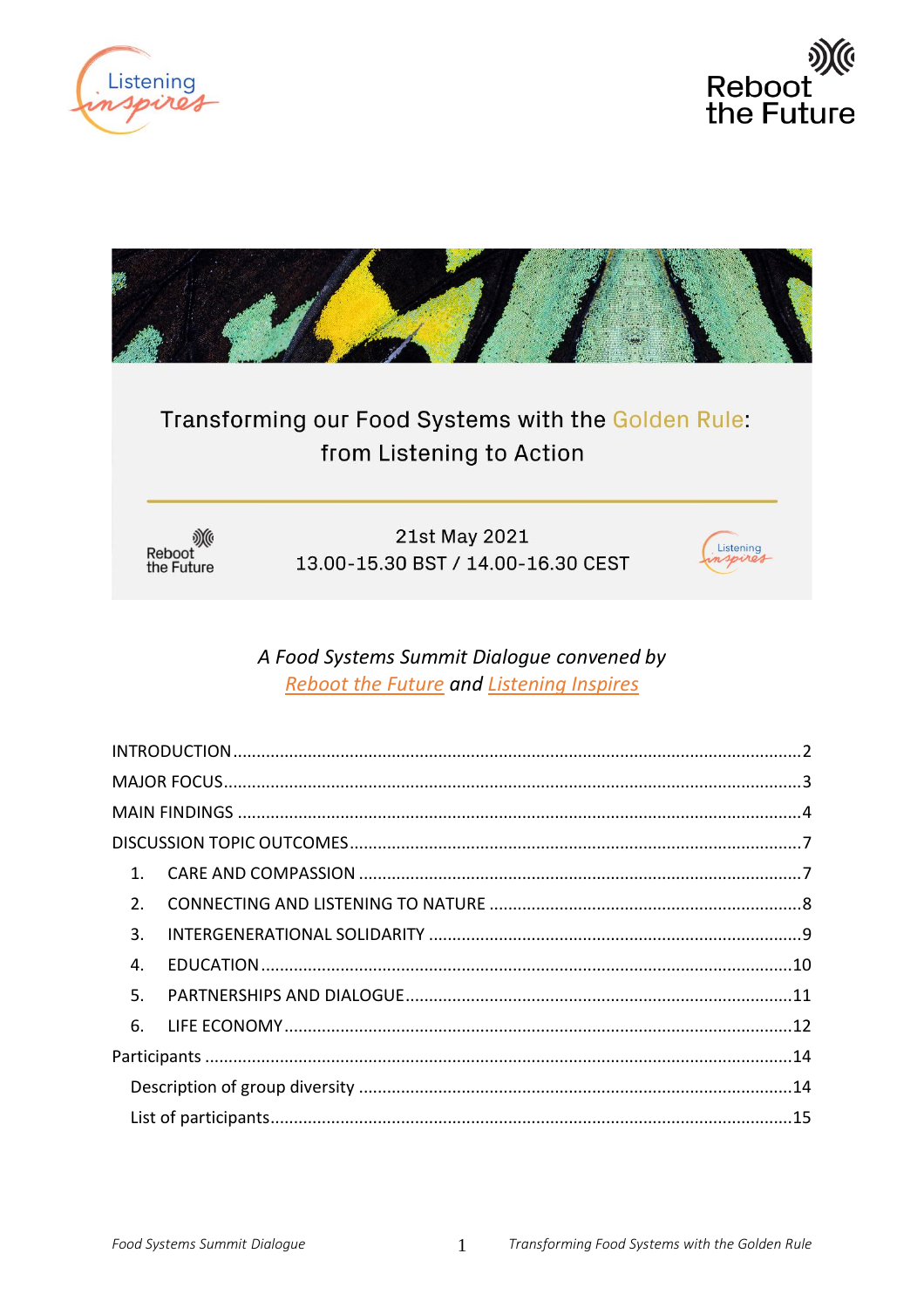



## <span id="page-1-0"></span>INTRODUCTION

On the 21st May, **[Reboot the Future](https://www.rebootthefuture.org/)** and **[Listening Inspires](https://www.listening-inspires.world/)** convened an Independent Dialogue on **"Transforming our Food Systems with the Golden Rule: from Listening to Action".**

This dialogue was a contribution to the preparations of the Food Systems Summit convened by the Secretary General of the United Nations in the fall of 2021. The Food Systems Summit Dialogues provide an opportunity for diverse perspectives to come together and explore how to make our food systems sustainable and equitable, thereby accelerating the achievement of the Sustainable Development Goals.

Whilst an abundance of transformational technical, financial and functional solutions are in discussion as part of the Summit preparations, necessary change also requires being guided by fundamental cultural and spiritual values and an open attitude to change.

This dialogue brought together key players from the worlds of science, policy, business, academia, as well as farmers, representatives of indigenous peoples, youth organisations. Inspired by the "[Golden Rule](https://www.rebootthefuture.org/the-golden-rule)" ("treat others and the planet as you wish to be treated"), participants explored the values and attitudes needed to underpin the journey towards food systems change.

The event was curated by **[Sara Roversi](https://www.linkedin.com/in/sararoversi?originalSubdomain=it)**, Founder, Future Food Institute.

The discussion focused on the following questions:

- What are the values and principles that we need to drive the change in our food systems?
- What is the role of listening to ourselves, others and Nature in applying these principles?
- How can we ensure that change is led by *all of us*

The following keynote speakers sparked a wider discussion with the diverse group change makers actively engaged in the food sector:

- **[Kim Polman,](https://www.rebootthefuture.org/our-people)** Co-Founder and Chair, Reboot the Future
- **[Ashwini Prabha](http://listeningtotheearth.world/people/ashwini-prabha-leopold/)**, Co-Founder and Board Member, Listening Inspires
- **[Jonathon Porritt](https://www.forumforthefuture.org/jonathon-porritt)**, Founder and Director of Forum for the Future
- **[Myra Jackson](http://www.harmonywithnatureun.org/profile/rLuxMMfyOn+sYR52cLQP5B8mf4WEdoaMu08j+M7sWcd7ZrEwPMKCejH9aoTnW638rBjovX5EtNh!Czh3cSYSNw==)**, Senior Advisor of the Earth Law Center, Founder of the Global Being Foundation, and expert in the UN Harmony with Nature Programme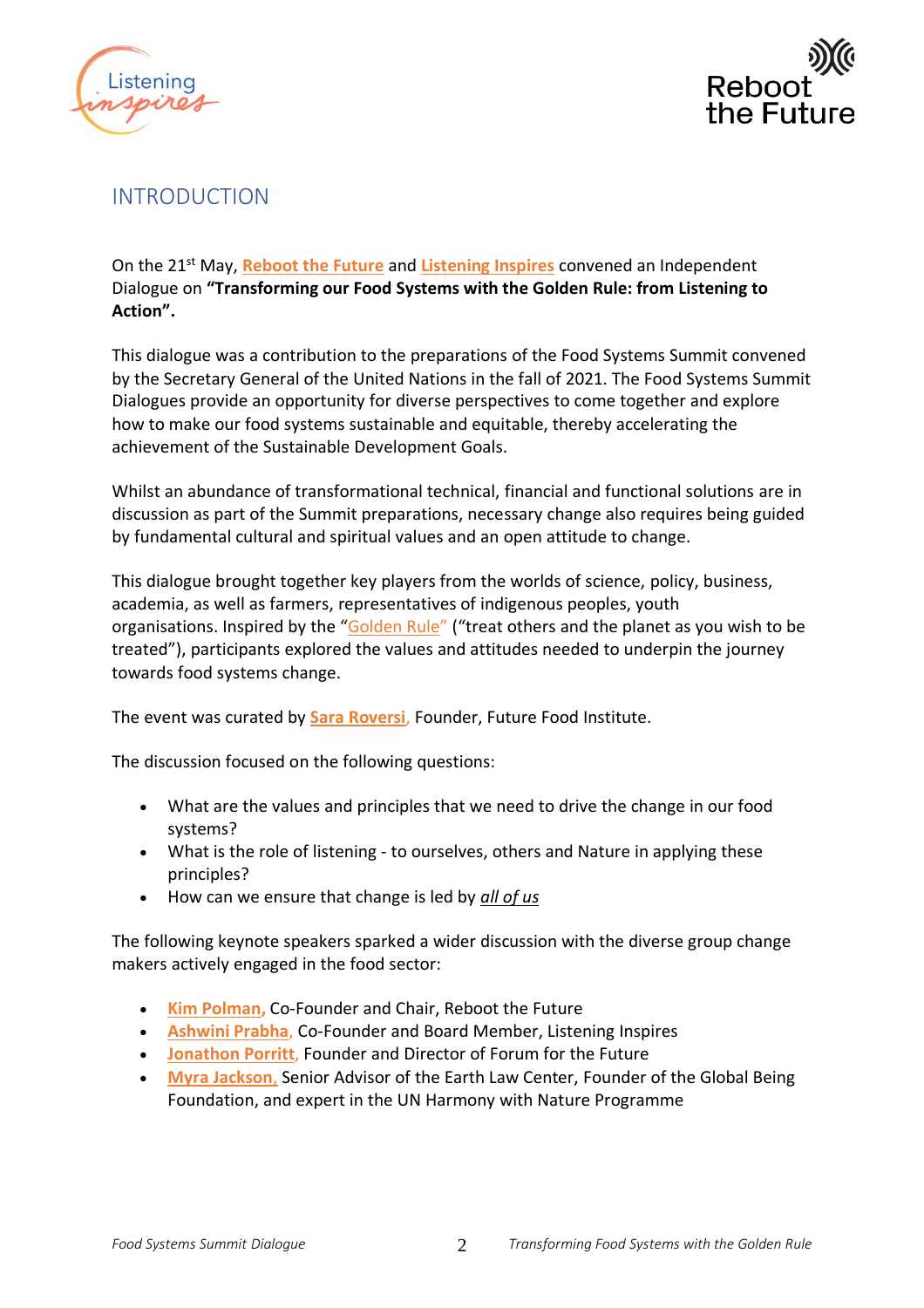



## <span id="page-2-0"></span>MAJOR FOCUS

This dialogue **"Transforming our Food Systems with the Golden Rule: from Listening to Action"** focused on the fundamental cultural and spiritual values and attitudes that should underpin and guide the technical, financial and functional solutions being discussed for the Summit if they are to genuinely lead to sustainable and equitable food systems. It was inspired by the "[Golden Rule](https://www.rebootthefuture.org/the-golden-rule)": "treat others and the planet as you wish to be treated".

The discussions focused on the following six topics which were guided by the following framing:

## 1. **The role of compassion, care and listening in food systems transformation**

Since learning to control fire, the hearth has been at the heart of what has bound Homo sapiens together. The specialisations of cooking, hunting required new skills in our ancestors **cooperation, empathy, trust and communication**.

Where do these capacities for empathy reside in our food ecosystems today? Is there empathy between the consumer and producer? Between the seasonal fruit-picker and the supermarkets? Between the dairy farmer and the cow? Between the farmer and the land? How do we build a true empathy between these different nodes in our system in the next decade?

## **2. Reconnecting and Listening to the Earth to guide food systems transformation**

Since Descartes split mind from body, and human from nature, we have learned to see ourselves outside of the natural world, and absorbed the credo that our role is to dominate, control and exploit its resources. A technocratic analysis of food production has served us well in maximising yield every year- and yet now threatens to collapse the very ecosystems on which we depend.

How do we reshape our cultural connection with the natural world, and retain our sense of embedded- ness within nature, as part of its inherent cycle, rather than its master? Can we foster a sense of respect, wonder and the sacred into our relationship with food?

## **3. Drawing upon the voice of our elders and supporting the youth: Intergenerational solidarity**

In the Global North, our enhanced diets and healthcare are lengthening our lifespans and thereby transforming our societies where the elderly are in the majority. The Global South, by contrast, is overwhelmingly young. At the same time, our parents' generation is consuming planetary resources at a rate which will bequeath our children with a badly damaged biosphere.

How can we acknowledge in our food systems solidarity between our ancestors and our descendants? How can we encourage our children to shape new, better habits, while acknowledging their rights to give them a chance of sustainable, nourishing ecosystem in ten years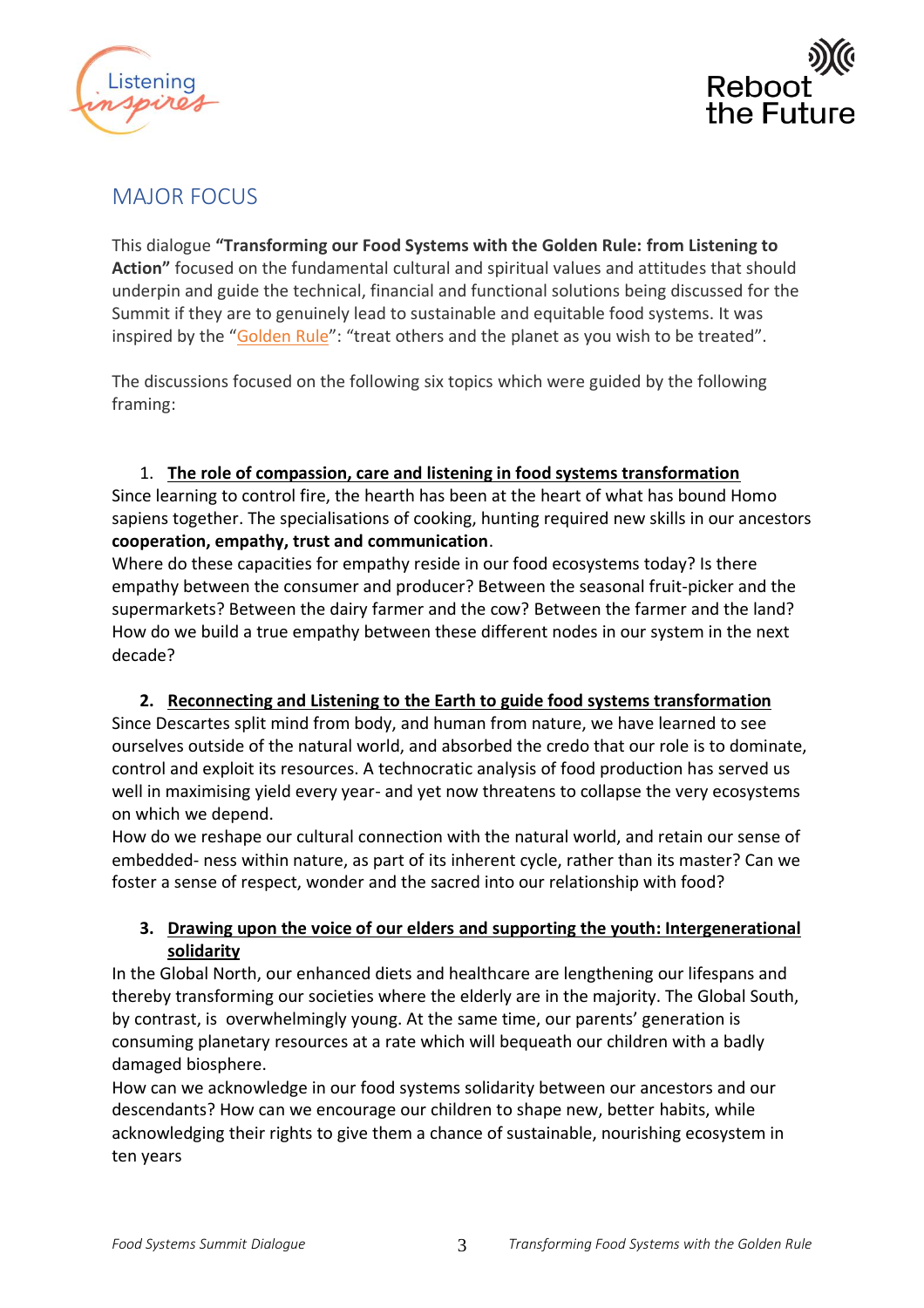



## **4. Education**

Education – whether in the home, in schools or society at large - is the process whereby we seed the practices of our next generation while adapting the current practices of all generations.

If we were to change the culture of food in our society, where would we start? What are the best habits to acquire as a child? How can education ascribe a deeper purpose to the food that we eat and prepare?

## **5. Partnerships and dialogue**

Food systems are often pyramidal and vertical, with engrained power imbalances and values distortions. The supply chain from farm to fork is a silent one, disconnected and silo'd. How can we move our relationships in food from a one-way broadcast to a conversation? Who is excluded from this conversation? How do we listen to them? And if we were to treat the Earth as a partner rather than a supplicant, what would be the terms of engagement look like?

## *6. New citizenship and the Life Economy - valuing Nature, health, care*

John Perkins says that we need to enable A 'Life Economy', one in which we prioritise living, organic ecosystems; what we have now is the opposite, a 'Death' economy. A life economy is one that pays people to clean up pollution and regenerate destroyed environments. A life economy also develops new technologies that do not ravage the Earth.

What would a global citizens charter look like that had a life economy at its core? What role would food play in such a charter?

## <span id="page-3-0"></span>MAIN FINDINGS

Two issues stood out as core challenges: the loss of connection essential for the well-being of people and planet, and the negative impacts of exploitative economic models.

But the conversations focused mostly on the solutions to reestablish connection and compassion to foster food systems that are regenerative, equitable and nourishing in all senses of the word.

## **Loss of connection and compassion**

Participants observed a loss of connection at several levels: "As food systems shift from local production through to larger industrial methods, there is often a disconnection with land and scaling down of compassion." "Food has been disconnected from story, people, and landscape." The culture of food is generally inherited from one's parents but today "this inheritance has been broken" as "food is just something on a supermarket shelf and has no story".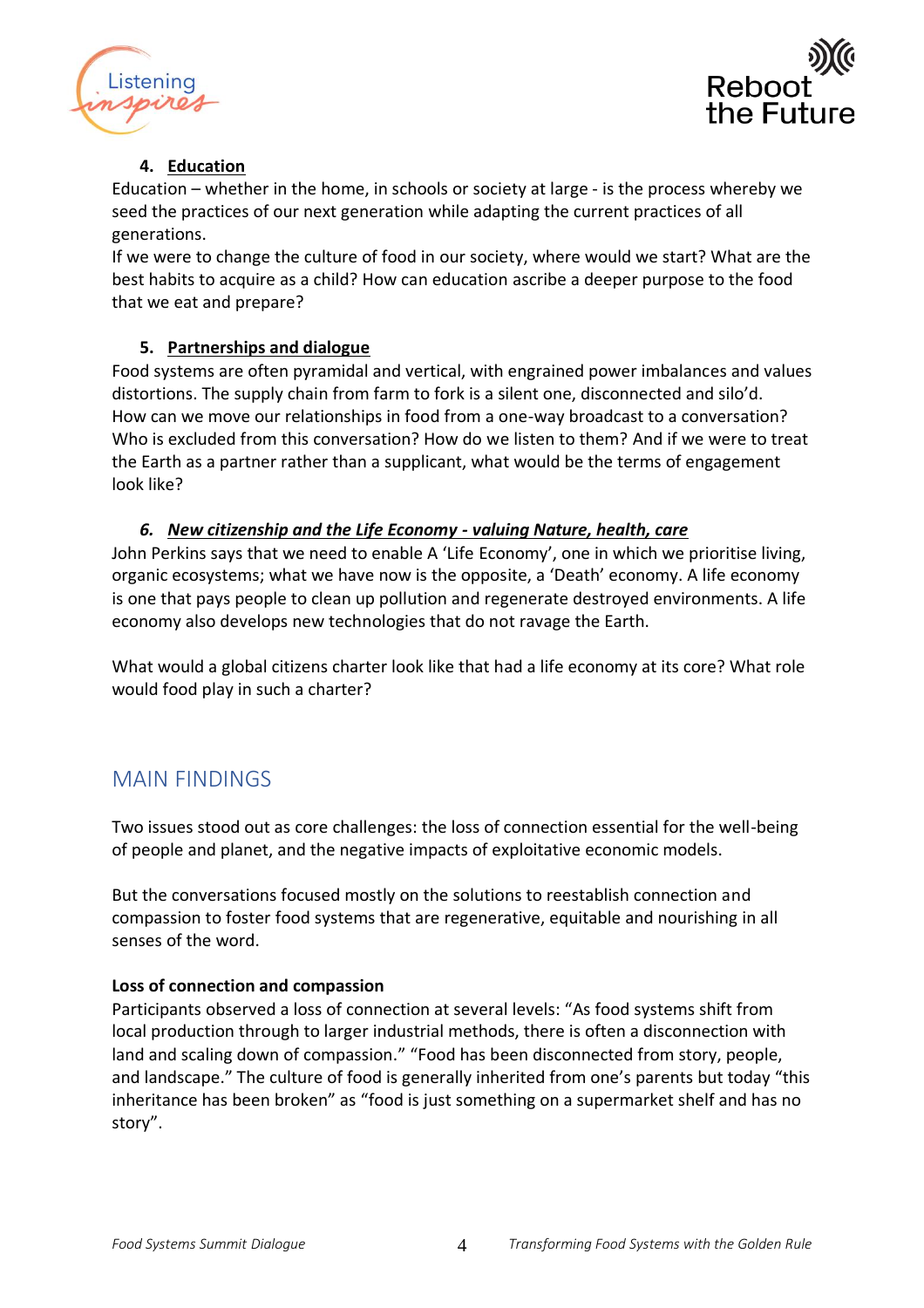



#### **Destructive economic system and power imbalances**

"The pandemic revealed the limits of globalization and unrestricted capitalism." "We take food from this food system that entails labor violation, soil exploitation, etc. This is destructive on so many levels, but it is sold to us like happy farms." "Our current centralised distribution of food extinguishes dialogue (…) 90% of the retail economy belongs to dominant corporates leading to expensive and definitely not local food."

The limits of this model were illustrated by an example from Senegal, where people used to produce their own organic food, share meals and assure more food security and less waste. The introduction of cash crops broke this equilibrium: today what used to be savanna is a desert. People living near the river can't drink the water because of pesticides or parasites.

Emphasis was given to the economic difficulties faced by the more vulnerable and less represented, especially agricultural workers and small farmers whose rights are seldom ensured, who lack livelihood security and have limited options, as well as poor consumers.

One group observed: "Until we decouple the food system from economic growth, it will be challenging to change things."

#### **The response: love, empathy and compassion**

These were the starting point and heart of all discussions: "The predicate for all those working in the food system must be one of empathy." "We need to find ways of extending love and compassion across all levels of the food system", from the farmer caring for the land to a cook preparing food with love.

Participants aspired to see "mechanisms of inter-relatedness and inter-connectedness" restored. They called for "community, reconciliation and healing." How can this be done?

#### **Reconnecting to Nature**

The importance of reconnecting to and valuing Nature was central. "Nature has its rules: if we understand them, we can implement a new, symbiotic economy" and "while dominant cultures sustain a sense that our species stands apart from the natural world, others have always nourished a deep sense of connection and harmony with Nature." Bridging indigenous knowledge and science can help foster a "mindset reboot", including one that "accords trees, water, soil the dignity and intelligence of living things".

#### **Education**

Education was seen as the key to changing mindsets and heart-sets. "With knowledge comes compassion so together we can collectively manage a more sustainable system." Education is essential to understand where food comes from, to awaken one's sensitivity to Nature, to encourage youth to engage in agriculture, to understand the 9 planetary boundaries, and to transmit core values.

The following have a fundamental role to play: governments, schools, universities, parents and families, the private sector, NGOs, chefs, industry leaders, farmers, and indigenous peoples. "We also need to let food itself be the teacher."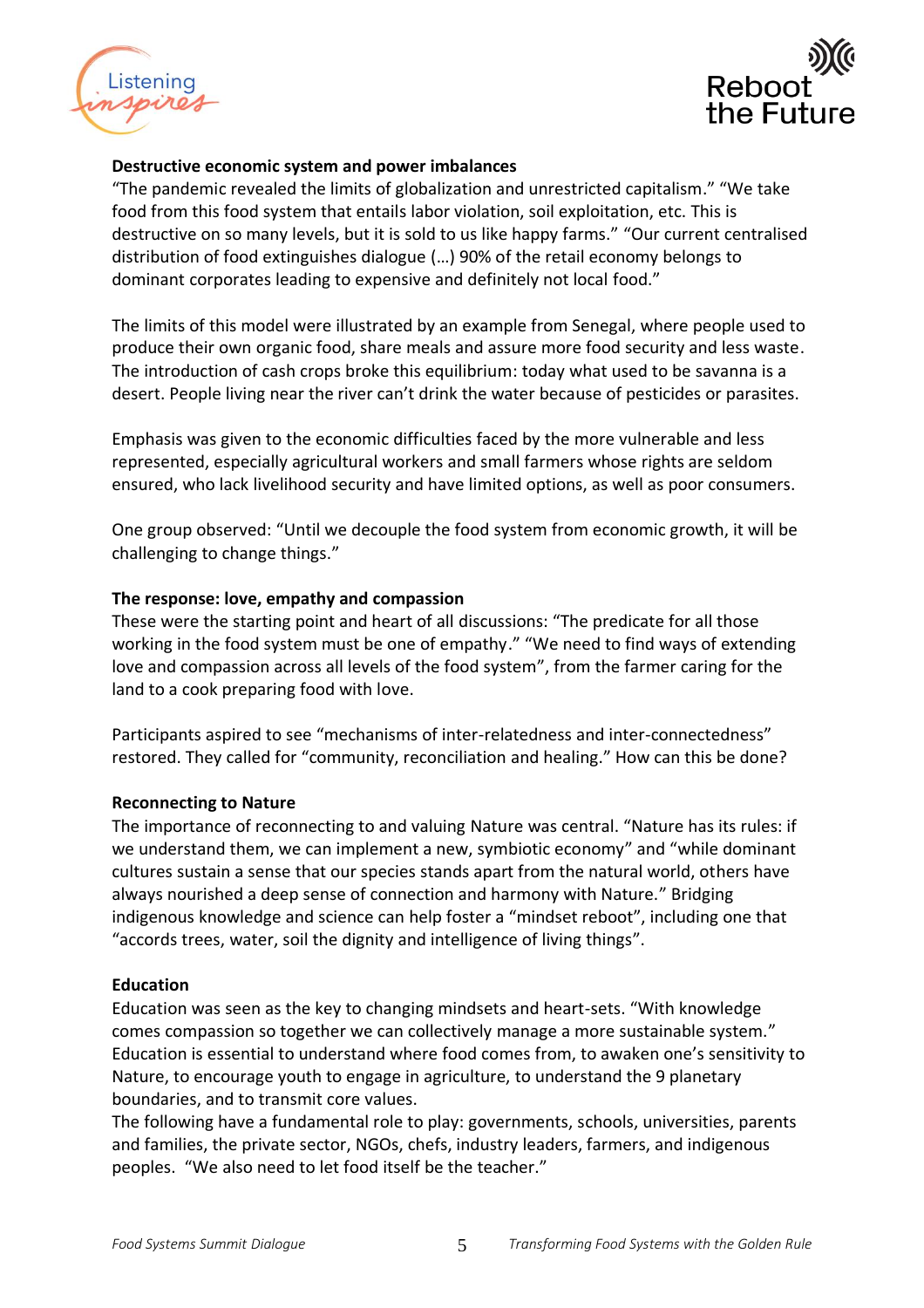



#### **Communication and dialogue**

One group called for the need to "evolve a common language of empathy between ourselves and the Earth, and at every junction of the food chain." It highlighted the opportunity of digital spaces as "open public infrastructure where we can connect as farmers and citizens."

#### **Appreciating true value**

We need to understand the true value of food and its true social and environmental cost**.**  Some called for "food equity" supported by legal measures, investment, and policies. We require a "new economy" and "a more sophisticated and attuned understanding of financial flows, especially what we invest, and the necessity of seeing those investments flow into the hands of those who have their hands in the soil."

Some observed that "there's more money in circulation than ever but we are not happier" and called for the need to "redefine basic notions", such as "health, wealth and happiness".

#### **Going local**

The group exploring partnerships emphasized the importance of going local: "The ecology of the future will be place-based with energy and action resting with local authorities. This will lead to better governance, and engagement with people and authorities." "Any platform through which people can communicate, must bring voices from the ground to obviate restrictive hierarchies."

#### **Inclusivity, respect and dignity**

All groups called for inclusivity, respect and dignity, recognizing the need to hear the voice and empower farmers, women, youth, indigenous peoples and minorities. Participants advocated for nonconventional partnerships and open dialogue that fosters creativity.

In brief: "We can support reconnection by asking ourselves: 'is this choice going to cause harm to people or nature?' And realise that these are both the same thing."

That is the Golden Rule in practice.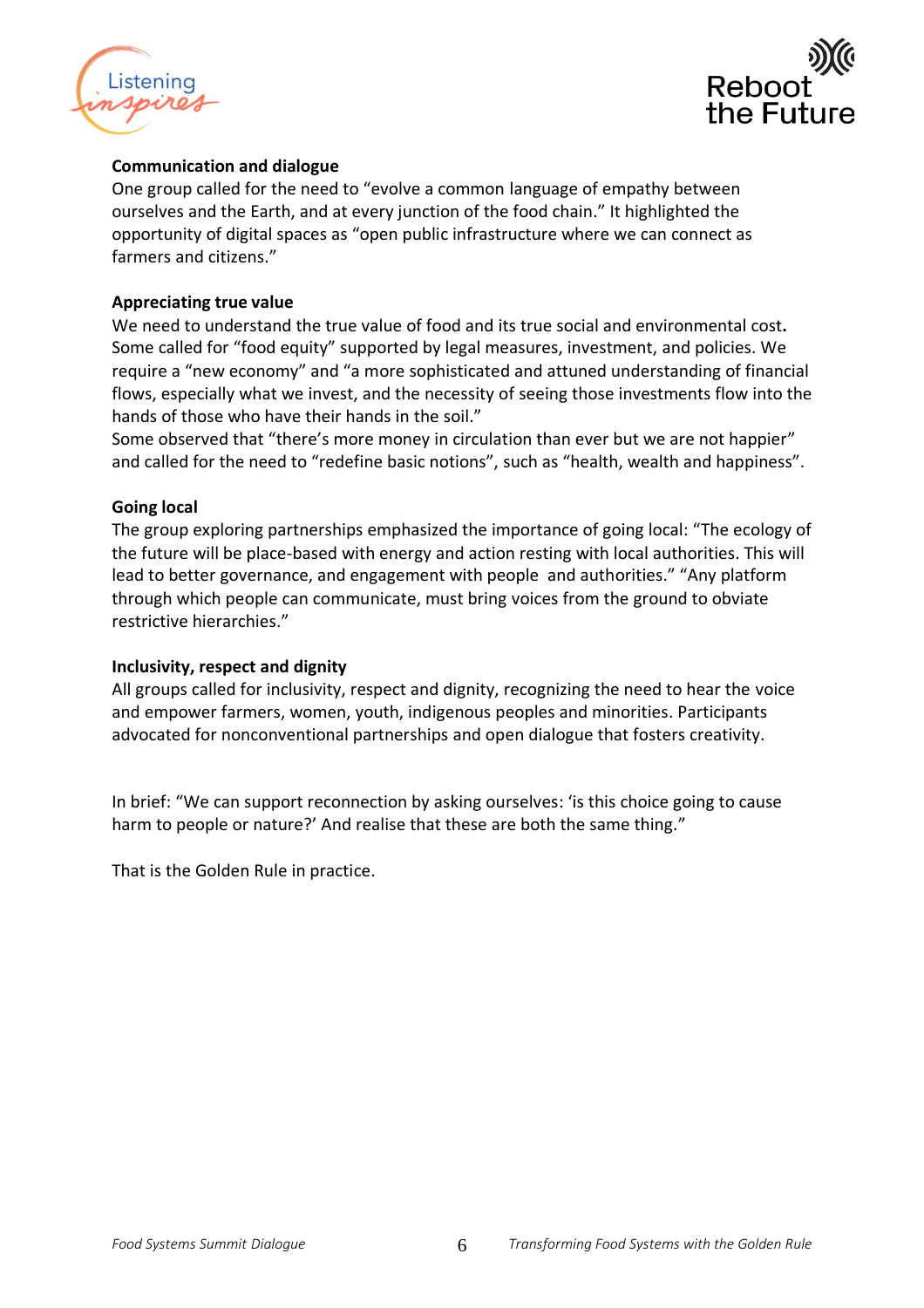



## <span id="page-6-0"></span>DISCUSSION TOPIC OUTCOMES

## <span id="page-6-1"></span>1. CARE AND COMPASSION

*Vision : Care and compassion for ourselves, others and Nature, inherent to the way food is produced, processed, sold and consumed.* 

a) We need to see love and compassion at all stages of the food system and across all actors, from farmers, through to production, processing, packaging, distribution, consumption and disposal.

- Love and compassion is most commonly associated with the production level of the food system, particularly small farmers, who are so connected to the ebbs and flows of the land through their daily work.
- But love can be experienced at all levels of the food system, including consumers, it all depends on the individual actors. For example, mothers cooking for their families or chefs cooking display love.
- As food systems shift from local production through to larger industrial methods, there is often a disconnection with land and scaling down of compassion. We need to find ways of extending love and compassion across all levels of the food system, possibly through fostering a greater connection to the land. Also, by learning from the other elements in the food system, we can raise awareness of how one's own behaviour can be influential. With knowledge comes compassion so together we can collectively manage a more sustainable system.

b) We need to find ways of supporting and engaging small farmers. It's a difficult career which young people aren't attracted to, partly because the conditions are tough and there is limited legal protection. This is creating uncertainty in the long-term and farmers could disappear. By engaging universities and academics more, we could connect young people more to farming/the land, and create a different vision.

c) We need love and compassion for those actors in the food system who are more vulnerable and less represented. In particular, attention is not being paid to agricultural workers including their rights and compensation. They are often not recognised and lack livelihood security and assets such as land ownership. They are not represented by Trade Unions. We need to find ways of protecting these actors.

d) Anywhere in the world there are conditions and constraints that need to be considered, and which are being impacted by climate change:

- The constraints and conditions are so problematic in our current food system that farmers don't have any options. They have so much feeling for the land, but the constraints are uncontrolled. A farmer needs to be incentivised by owning the land, so they can apply sustainable practices. We need to support them to adapt with sustainable practices.

e) Until we decouple the food system from economic growth, it will be challenging to change things.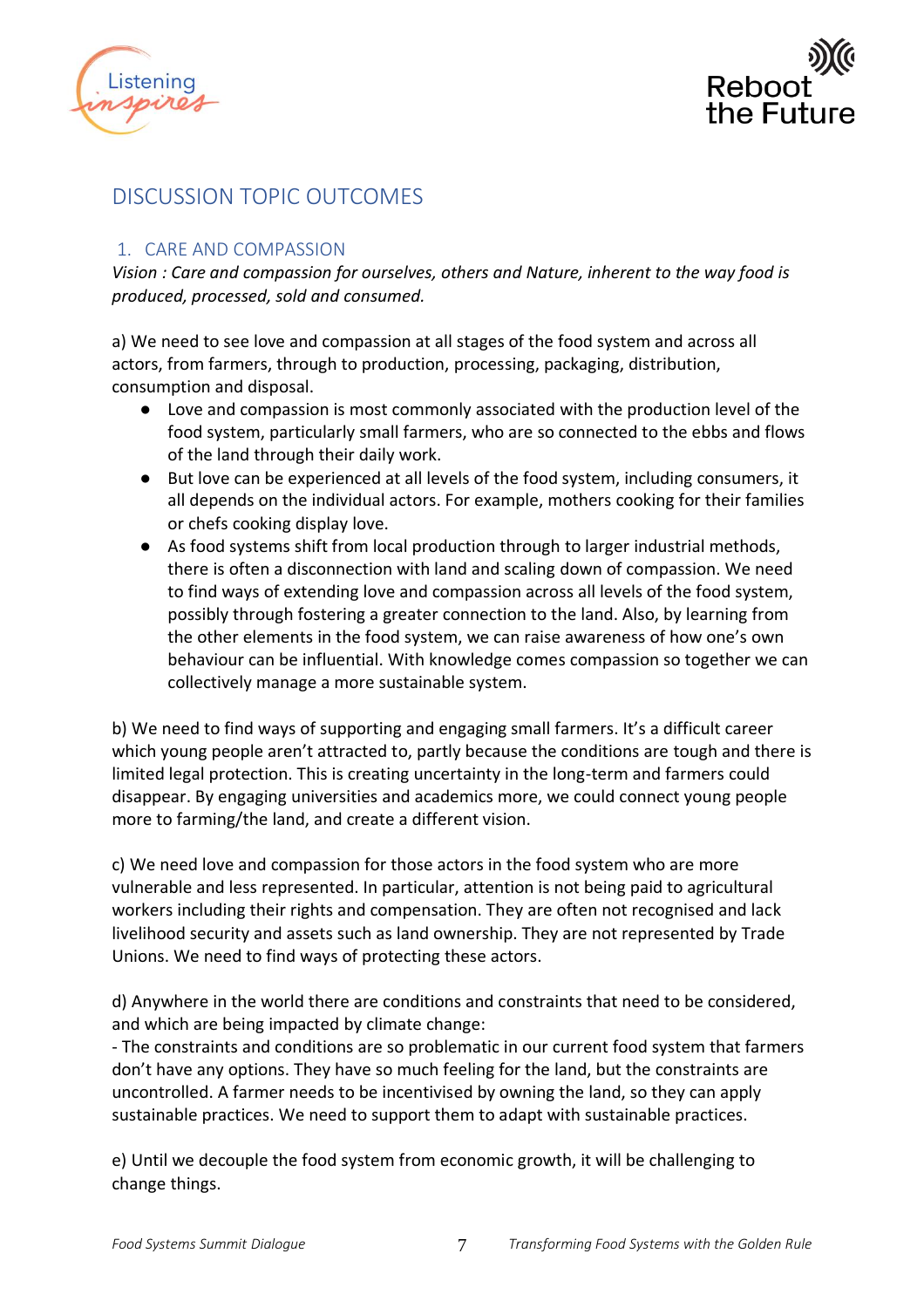



## <span id="page-7-0"></span>2. CONNECTING AND LISTENING TO NATURE

*Vision: A renewed and deepened connection to the natural world, nourished by respect, wonder and a state of listening, guides the transformation of our food systems towards restoration and equity.*

In places like Senegal where people used to produce their own organic food, share meals and thus assure more food security and less waste, the introduction of cash crops broke this equilibrium. Today what used to be savanna is a desert, nature is becoming poorer. People living near the river can't drink the water because of pesticides or parasites.

Nature has its rules: if we understand them, we can implement a new, symbiotic economy. As a society we are part of a whole, bigger macrobiotic which embeds nature: we must realize that our well-being and survival depends on Earth, and viceversa. While dominant cultures sustain a sense that our species stands apart from the natural world, others have always nourished a deep sense of connection and harmony with Nature.

We can integrate indigenous people into academy, master classes, where they can support reconnection with nature. Education is the key of future generations; building bridges between indigenous knowledge and sciences may lead to a mindset reboot.

Paradoxically, business people who contribute to the disruption of the ecosystem may seek restoration of nature in their free time. Can we help people drop this mask, bearing in mind that actions should be coherent with values, and deepen our connection with nature in business and negotiations?

Be *curious* about how food arrives on our tables. When we use chemicals on food, we have to be aware that we are consuming them.

The pandemic revealed the limits of globalization and unrestricted capitalism, we have a chance to pursue the few big companies who control the food industry. Policy makers must seize this by encouraging regenerative approaches and pushing action more toward the SDGs. We need to drive the the global food system in regenerative agriculture and redefine profitability. We need to redefine basic notions: what are health, wealth, happiness? There's more money in circulation than ever but we are not happier.

We must find ways to connect with nature while feeding everyone. We need to consult everyone in order to solve these challenges: divisions will not work in terms of food security and nature regeneration, efforts to restore Nature must be participatory. By according trees, water, soil the dignity and intelligence of living things, we can support reconnection by asking ourselves "is this choice going to cause harm to people or nature?" And realise that these are both the same thing.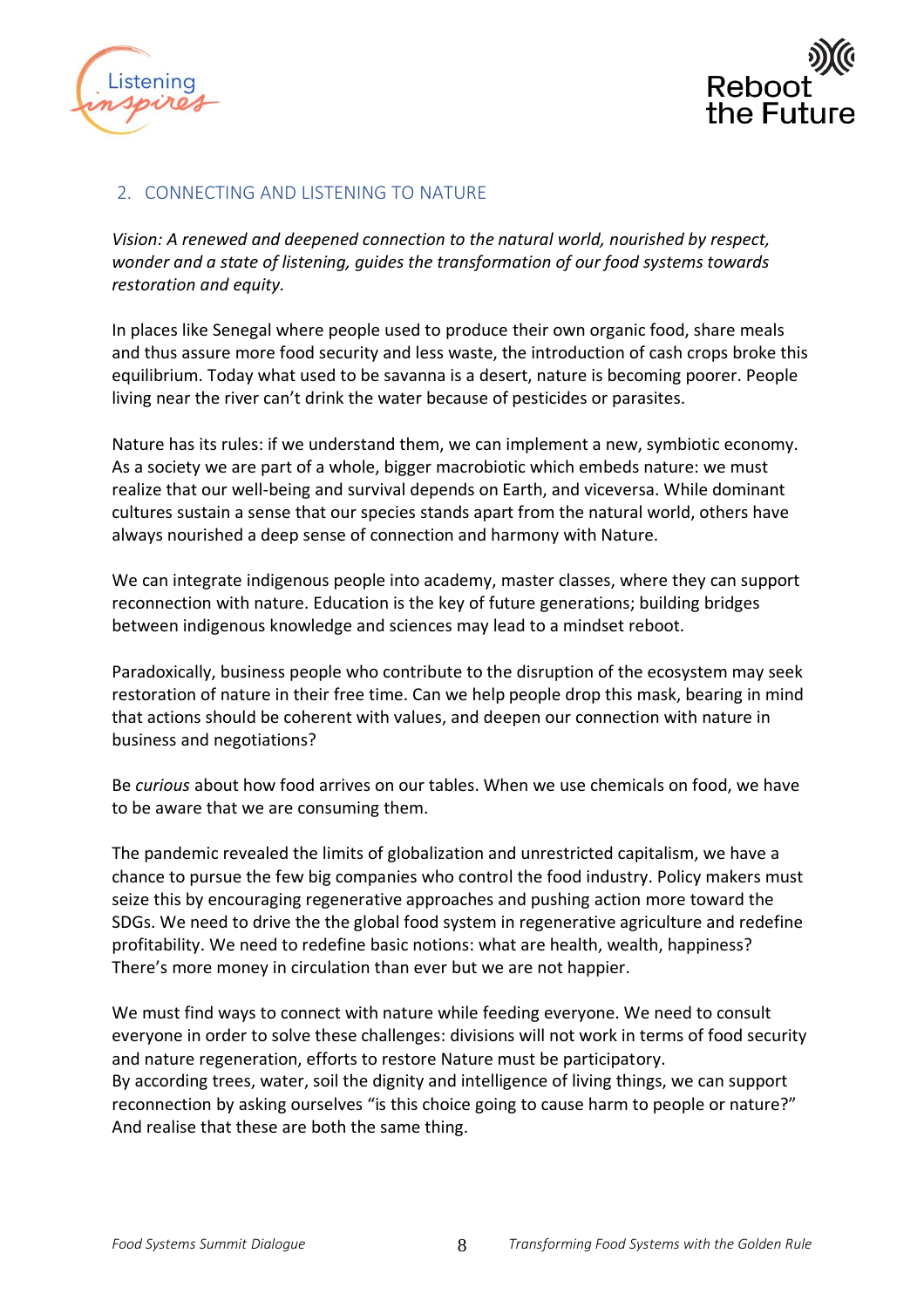



### <span id="page-8-0"></span>3. INTERGENERATIONAL SOLIDARITY

*Vision : Our food systems are grounded in and foster solidarity between generations. They provide opportunities for the youth, build on the experience of our elders, and meet the needs for nutritious of all generations.* 

Food has been disconnected from story, people, and landscape. Connection with food is generally inherited from parents but, generally speaking, today "inheritance has been broken". There is little to inherit in a world where "food is just something on a supermarket shelf and has no story".

Our parents encouraged good practices at home, but these are lost once we start school and emerge into the wider world. The food system we in the West inherit from our parents is the 40-50's food system of convenience and which was supported by an emerging advertising sector which focused on the spectacularizing of food.

In Michigan, speakers mentioned "Taste the Local Distance", an organisation whiose core idea is "taking the small holder farms and making them more mainstream.", specifying that it is not just about artisanal food, but also about building ties with **education:** "a real change can be made when children go get food and see and know how that food was made and who made it".

"We need A 10 year program and should take national funding to do that".

Another participant agreed on the "broken connection in this intergenerational food transition", reflecting upon the fact that in multicultural societies all of the beautiful food traditions have been subsumed by the industrial food production and processed foods.

An interesting aspect that he brought up was the perception people have of the background of the food they consume: "we take food from this food system that entails labor violation, soil exploitations etc. This is destructive on so many levels, but it is sold to us like happy farms." What he would wish were done for the next generation is thinking more about local food and labelling and focusing attention on understanding where our food comes from, eliciting more interest in indigenous food systems.

The role of "indigenous knowledge in food systems" was commonly stressed.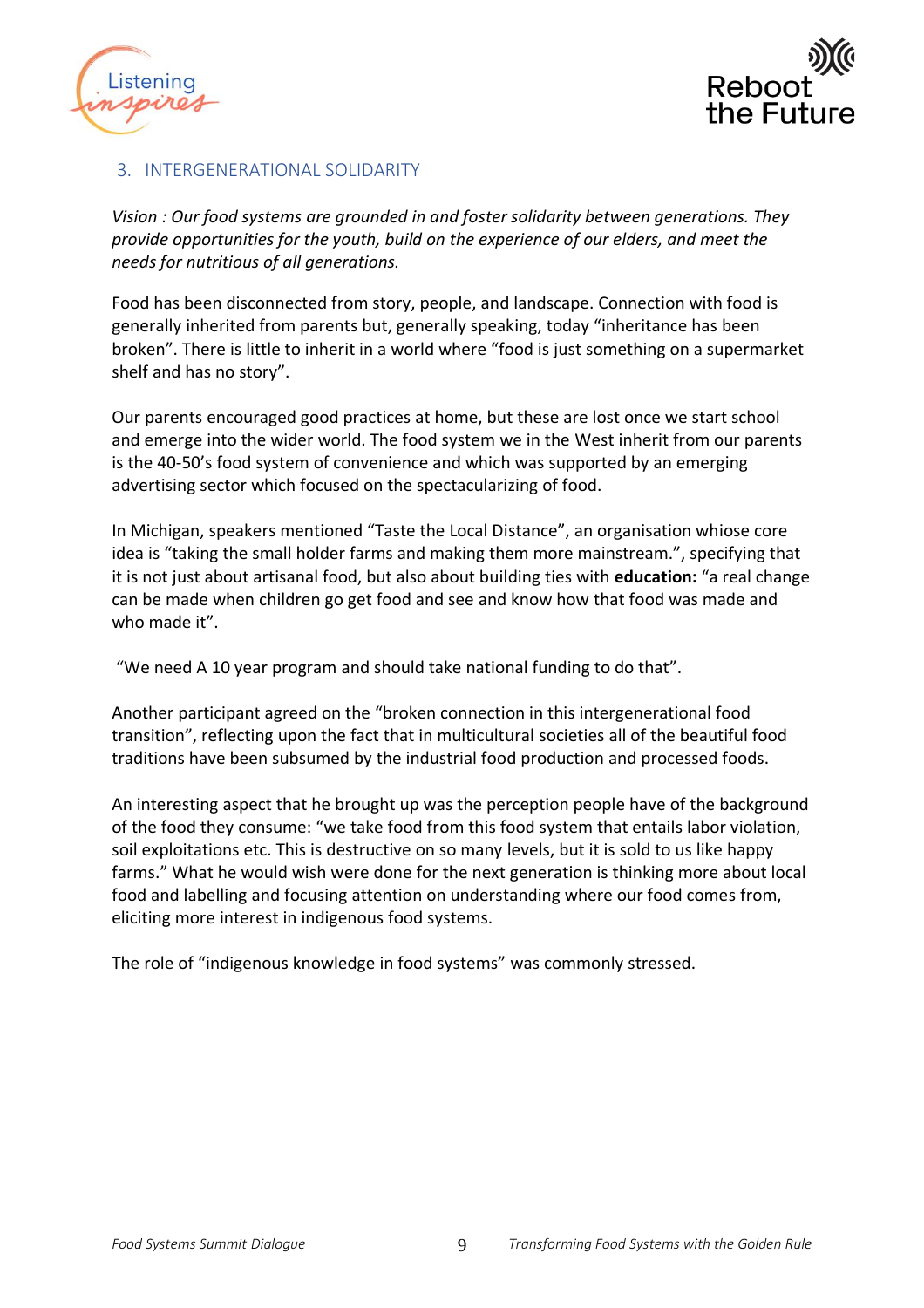



### <span id="page-9-0"></span>4. EDUCATION

*Vision : The education and cultural values shared with children and all consumers empowers them to make healthy food choices for them, the planet, and for all members of society.*

The group identified 8 areas where education on food and nutrition needs to happen.

First, governments have an important role to play in guiding the public and private sector towards healthy food through taxes, policies, funding, etc.

Second, schools should ensure that education on healthy food and nutrition is included in curricula and that healthy diets are promoted in school meals. Food is vital for children to be able to learn. However, education on food and nutrition is so much more than just memorizing facts. Education on food and education should be needs-based and experiential for children.

Third, parents and families at home also have a role to play in teaching children about the value of food, especially through important cultural experiences, such as cooking or farming. In this context, ancestral knowledge on food and nutrition should be promoted.

Fourth, the private sector can also leverage its marketing and advertising for good and help educate children through labels or packaging. This is especially vital as children do not only learn in school but also in supermarkets when they see food advertised and marketed.

Fifth, NGOs and other stakeholders in the area of food and nutrition need to use synergies and collaborate more often rather than working independently.

Sixth, chefs and other thought or industry leaders can also help with education on food and nutrition by making it fun.

Seventh, farmers can bring us the production side of food closer to us and educate us on how to farm.

And lastly, we need to learn from food and let food be the teacher itself.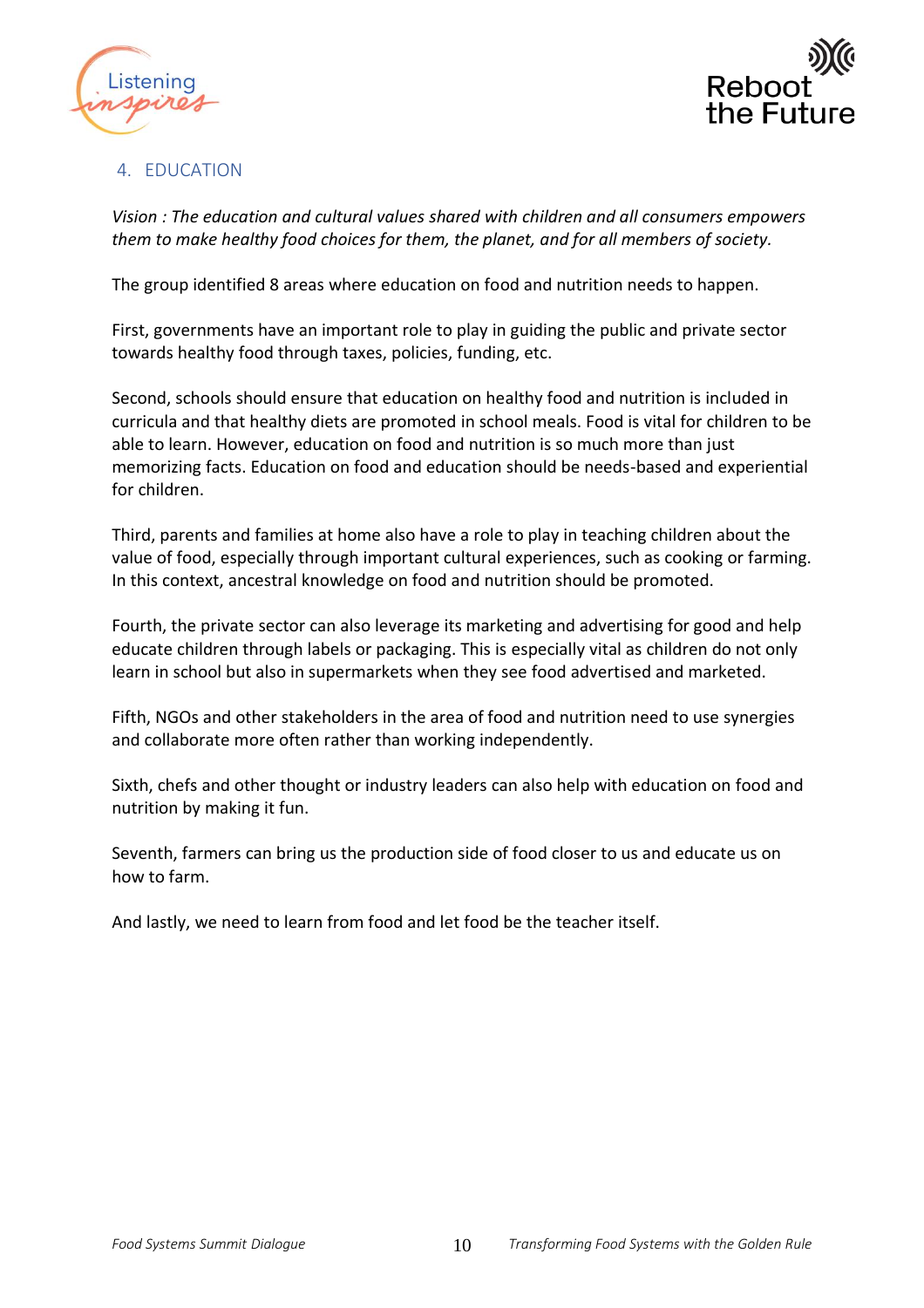



## <span id="page-10-0"></span>5. PARTNERSHIPS AND DIALOGUE

*Vision : Cooperation, empathy, trust and communication establish the foundations for partnerships that enable food systems to provide nutritious foods and social, cultural and economic opportunities for all.* 

The empowerment and the voice of local, indigenous farmers and their networks is key.

A sustainable food system of partnerships will be a movement at the local level, and that of the town, city, public institutions. The ecology of the future will be place-based with energy and action resting with local authorities. This in turn will lead to better governance, and engagement with people and authorities.

Our current centralised distribution of food extinguishes dialogue. Very few farmers can perhaps manage more than 3 partnerships, and 90% of the retail economy belongs to dominant corporates such as Tesco or Walmart, leading to very expensive (and definitely not local) food.

The priority must be absolutely all about getting the value of the food trade really reaching where it's needed.

If Via Campesina - the practising farmers working with nature- is boycotting the Food Summit, we need to engage them and why they feel it's not listening to them and their needs. We therefore need practical actions involving key stakeholders - farmers, workers, etc- that will work with real practical legal, investment, policy, and other solutions

We recognise we live in challenging times. Promoting biodiversity will only proceed in dialogue with policy makers. But the wrong governance emerges when we exclude women's voices, minorities and indigenous peoples

Any platform through which people can communicate, must bring voices from the ground to an obviate restrictive hierarchies. The predicate for all those working in the food system must be one of empathy, in which nonconventional partnerships are allowed to emerge, inc National representatives from the local farmers. Discussions must remain open, formulated around an action plan with a necessary creativity with whom you engaged, bringing those who really know the food system, giving people a voice, actors that live there, maintaining the environment, visions together.

Stop the world: People have the right to negotiate

The food system in the future will embed values and principles

- Community and reconciliation
- A healing, almost medicinal resiliency
- Dialogue and engagement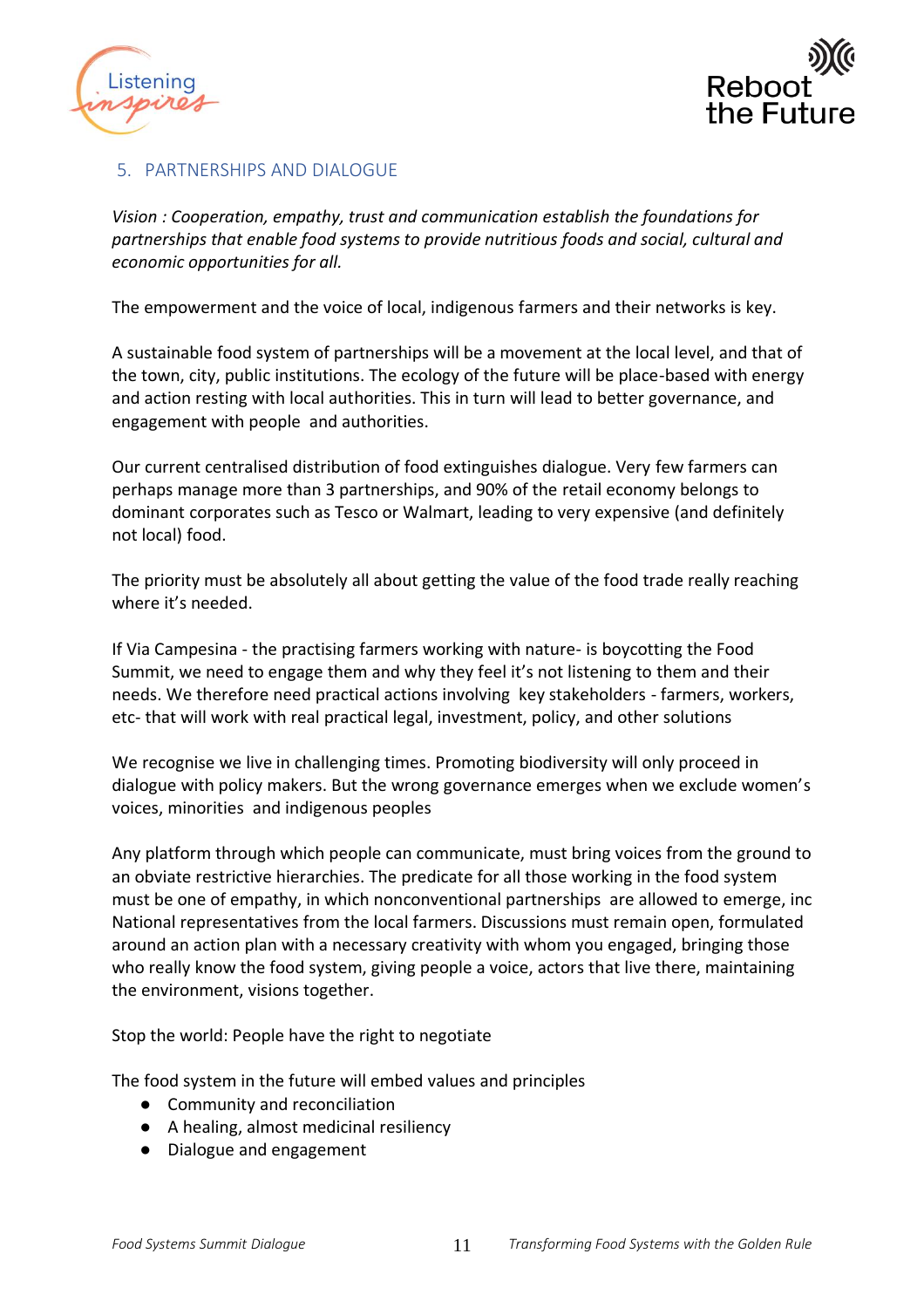



Our energy, supply, network, dominated by large companies, will be reconfigured more equitably from centralized to people, and especially more representative of women

Food equity will include increasing income for small farmers; favouring farmers more as participants, and consumers less so, with more accessible financing and easing capital flows to farmers directly.

## <span id="page-11-0"></span>6. LIFE ECONOMY

*Vision : Citizens actively engage in the construction of a "Life Economy" which recognizes, protects and nurtures life - namely health, Nature, social and personal well-being and creativity.* 

By 2030, we want to re-establish a regenerative relationship with the soil based on traditional practices, but which also facilitates transitional systems to bring food producers and consumers into a new economy.

We need to establish a common understanding of essential baseline markers and substances, such as the wellbeing of our soil and the watershed.

Simultaneously, we require a more sophisticated and attuned understanding of financial flows, especially on what we invest, and the necessity on seeing those investments flow into the hands of those who have their hands in soil.

We need a better and more commonplace understanding of the 9 planetary boundaries and learn best the language of the wellness of the earth and how it correlates to the wellness of the beings.

We need to see the climate crisis in terms of crisis management and use learnings from how we deal with man-made conflicts- and realise that we are indeed at war- and get smart fast.

We need to see the mechanisms of interrelatedness and interconnectedness, equal to complexity, restoring our sense of complexity and learning from nature.

Policy makers need to look at the true value of food, not just look at its cost but also its impact on people and health

We require a design that supports living systems, where humans are understood as interlopers, all we need to do is allow earth to do what it knows best.

Value is currently distributed, and captured at retail level. if you want to change, you have to act on consumers, not just production and producers. Poor people can't afford to buy food for a healthy diet, so they cannot make that choice.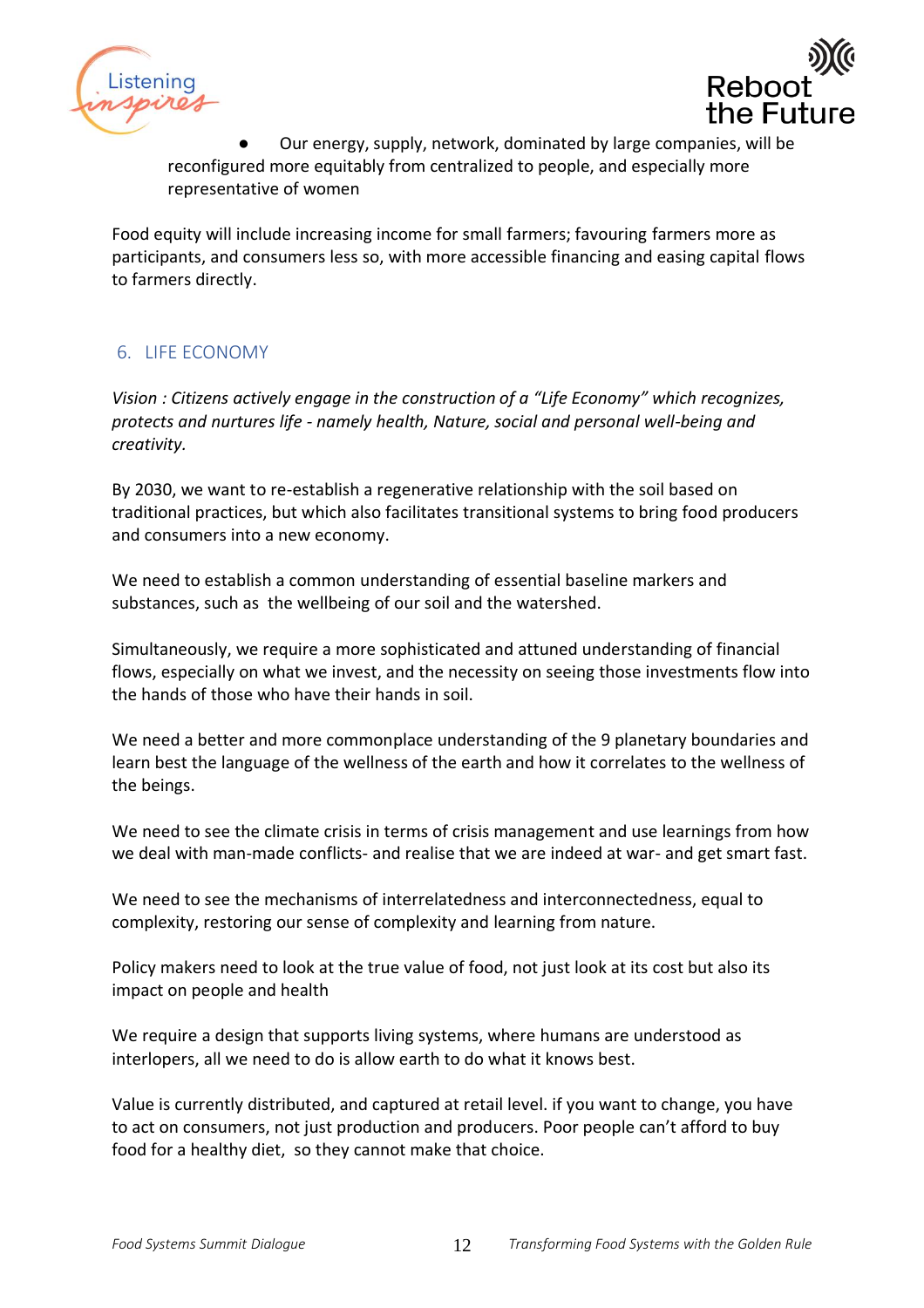



We need to think how we empower those two groups, think about how policies are set, as both voters and consumers. Many of the dialogues are dominated by public sectors and large NGOs and we need to think about how to bring these other voices into the decision making process.

Business is increasingly looking at the necessity of having a *systems* approach. On this level, we need to understand the true value of food, and also the true cost associated with it: the social and environmental cost.

Science, data and innovation are key, reflecting the hidden cost of land use, and who bears this cost.

We need to evolve a common language of empathy, between ourselves and the earth, and at every junction of the food chain, where we have accord respect and dignity to every vendor, consumer, retailer, farmer, butcher, restaurateur and even to the animals and soil itself.

We require a language of equity, working with natural bio-markers such as soil and watersheds, to create a common language amongst all stakeholders.

We need to bring all parties with us, using digital spaces as open public infrastructure where we can connect as both farmers and citizens.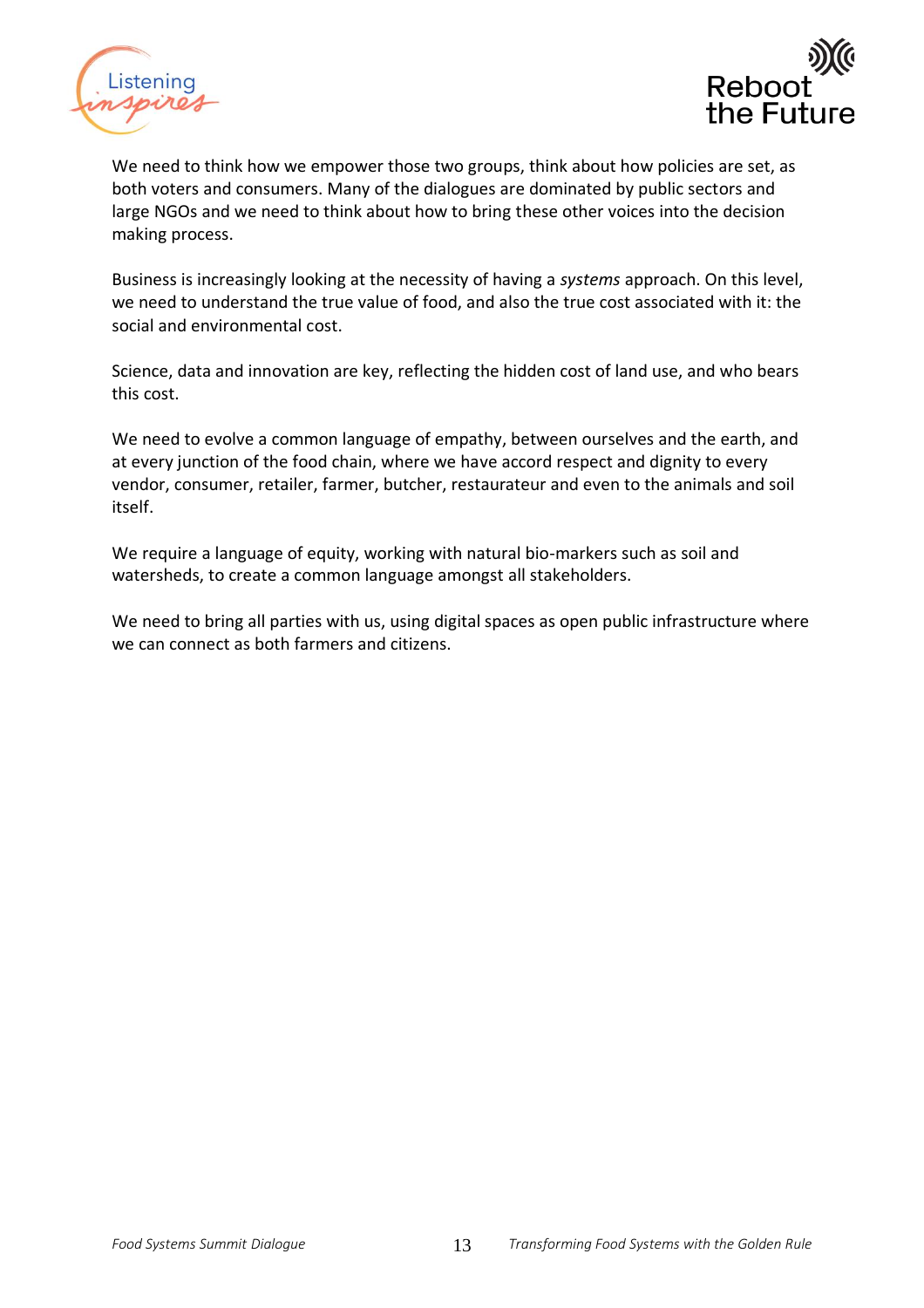



## <span id="page-13-0"></span>Participants

### <span id="page-13-1"></span>Description of group diversity

53 participants took part in the dialogue discussion groups, including 24 nationalities from across all continents (Africa, North and Latin America, Central and Southern Asia, Africa, Europe and the Pacific).

The breakdown according to categories used in Food Systems Summit Dialogues is given below.

| Age group | Nb | Gender | Nb |
|-----------|----|--------|----|
| 19-30     | 8  | Female | 31 |
| 31-50     | 28 | Male   | 22 |
| 51-65     | 14 |        |    |
| 66-80     | 3  |        |    |

| Number of participants in each sector |    |                           |   |                                 |    |
|---------------------------------------|----|---------------------------|---|---------------------------------|----|
| Agriculture/crops*                    | 4  | Education                 | 7 | <b>Health care</b>              |    |
| Fish and aquaculture                  |    | Communication             | 7 | National or local<br>government |    |
| Livestock                             |    | Food processing           |   | Nutrition*                      |    |
| Agroforestry                          | 1  | Food retail               |   | <b>Utilities</b>                |    |
| Environment and<br>ecology            | 14 | Food industry             |   | Industrial                      |    |
| Trade and commerce                    |    | <b>Financial services</b> |   | Other                           | 10 |

| Number of participants from each stakeholder group |                |                                             |   |  |  |
|----------------------------------------------------|----------------|---------------------------------------------|---|--|--|
| Small/medium enterprise/artisan                    | 4              | <b>Workers and Trade Union</b>              |   |  |  |
| Large national business                            |                | <b>Member of Parliament</b>                 |   |  |  |
| Multinational corporation                          | 1              | Local authority                             |   |  |  |
| Small-scale farmer                                 |                | Government and national institution         |   |  |  |
| Medium-scale farmer                                |                | <b>Regional Economic Community</b>          |   |  |  |
| Large-scale farmer                                 | 1              | <b>United Nations</b>                       | 7 |  |  |
| Local Non-Governmental Organization                | 6              | International financial institution         |   |  |  |
| <b>International NGO</b>                           | 16             | Private Foundation / Partnership / Alliance | 4 |  |  |
| Indigenous people                                  | $\overline{2}$ | <b>Consumer Group</b>                       |   |  |  |
| Science and academia                               | 8              | Other                                       |   |  |  |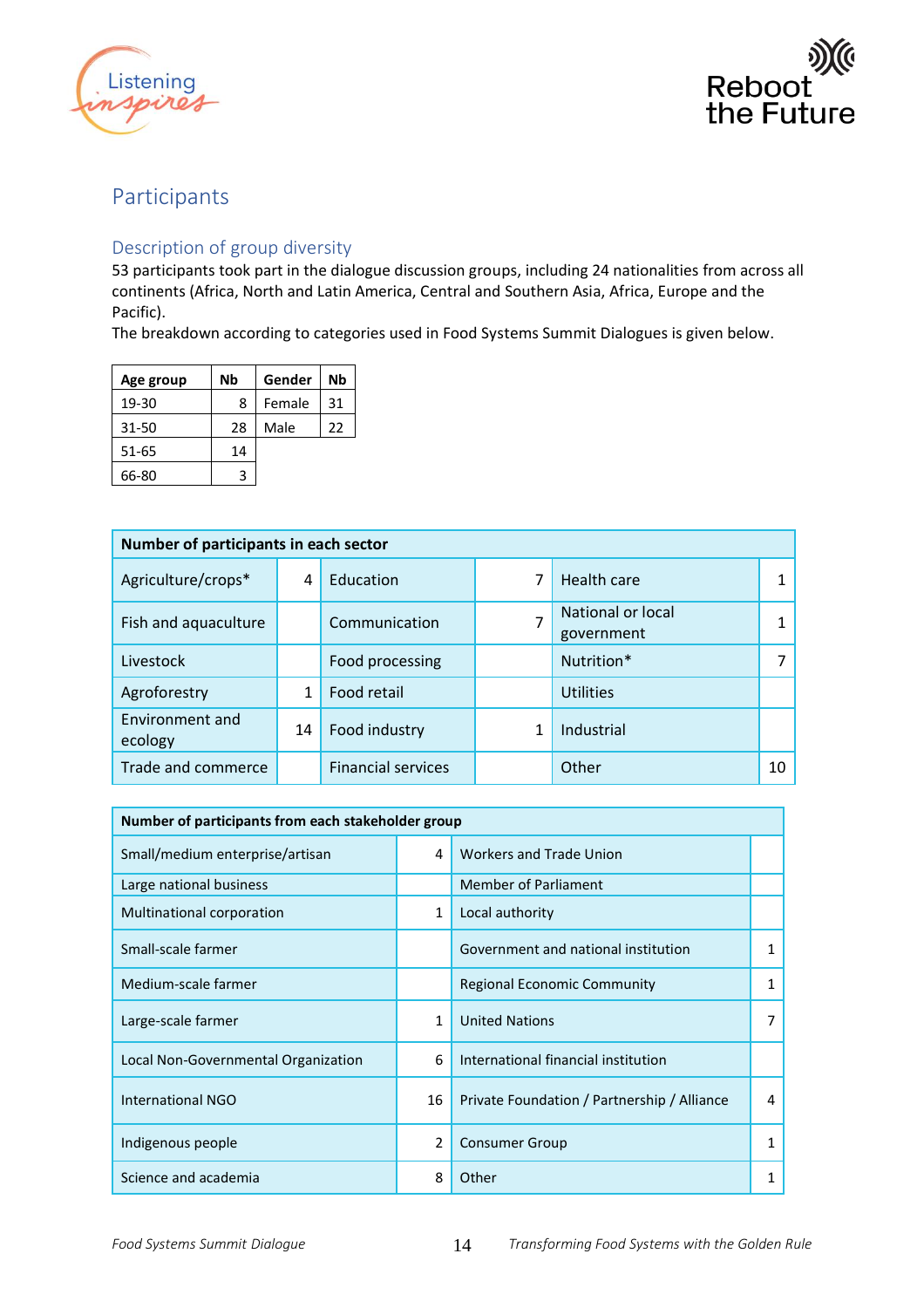



## <span id="page-14-0"></span>List of participants

## (This list includes those who took part in the discussion groups)

|                            |                     | Consultant                                            |                                                                 |                         |
|----------------------------|---------------------|-------------------------------------------------------|-----------------------------------------------------------------|-------------------------|
| Amin                       | Emadi               | agriculture &environment                              | <b>FAO</b>                                                      | Iran                    |
| Ann Kristin                | Rothe               |                                                       | <b>FAO</b>                                                      | Germany                 |
| Ashwini                    | Prabha              | Communications Manager /<br>Board member              | <b>Global Gas and Oil</b><br>Network/Listening<br>Inspires      | Fiji                    |
| Bente<br>Hessellund        | Andersen            | Research and campaign,<br>climate and agriculture     | NOAH-Friends of the<br><b>Earth Denmark</b>                     | Danmark                 |
| Bhanumathi                 | Kalluri             | Director                                              | <b>Dhaatri Resource Center</b>                                  | India                   |
| <b>Birgitte</b>            | Diget               | Activist                                              | <b>Global Aktion</b>                                            | Denmark                 |
| Carolina                   | <b>Alzate Gouzy</b> | Directora                                             | Low Carbon City                                                 | Colombia                |
| Céline                     | <b>Basset</b>       | Founder                                               | <b>Blue Soil Farm</b>                                           | France                  |
| Clea                       | Kaske-Kuck          | Director of Policy and<br>Advocacy, Food and Nature   | <b>World Business Council</b><br>for Sustainable<br>Development | Switzerland             |
| Dadji<br>Stephane<br>Serge | Bonny               | Founder and President of<br><b>Hadassah Nutrition</b> | NGO Hadassah Nutrition   Cote d'Ivoire                          |                         |
| Darren                     | <b>Brown</b>        | Strategic Learning and<br>Facilitation                | Freelance                                                       | Canada                  |
| Denise                     | Rotondo             | <b>Sustainability Consultant</b>                      | <b>Future Food Institute</b>                                    | Italy                   |
| Emily                      | N'Dombaxe<br>Dola   | <b>Storytelling Programme</b><br>Director             | Youth4Nature                                                    | Spain/Africa            |
| Florence                   | Egal                | Consultant                                            | <b>UN HABITAT</b>                                               | France                  |
| Holly                      | Grimm               | Software Developer                                    | Sustia LLC                                                      | United<br><b>States</b> |
| Hudson<br>Nzawo            | Ndudl               | <b>Global Nutrition and Health</b><br>Student         | Copenhagen University<br>College                                | Denmark                 |
| J. Carl                    | Ganter              | <b>Managing Director</b>                              | Circle of Blue                                                  | <b>USA</b>              |
| John                       | Ssendagire          | Lecturer                                              | MakerereUniversity                                              | Uganda                  |
| Jonathon                   | Porritt             | Founder                                               | Forum                                                           | UK                      |
| Joshua                     | <b>Basofin</b>      | Director of Climate Action                            | Parliament of the<br>World's Religions                          | United<br><b>States</b> |
| Karel                      | Callens             | Manager FIRST Programme                               | <b>FAO</b>                                                      | Italy                   |
| Dr Karin                   | Rotem-<br>Wildeman  | <b>Chief Scientific Officer</b>                       | Livekindly Collective                                           | <b>USA</b>              |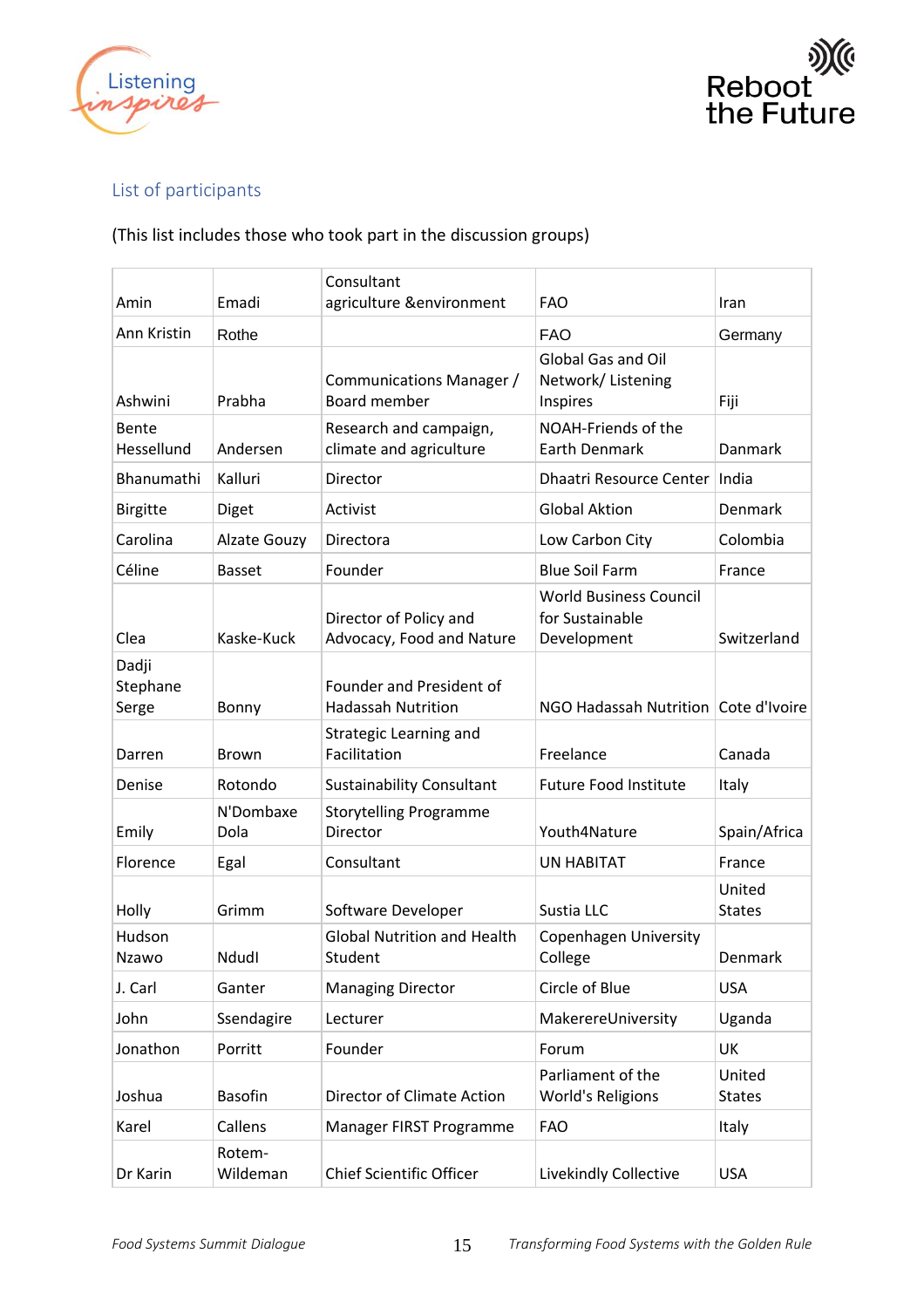



| Kwami               | Williams      | Co-founder & CEO                                   | MoringaConnect (DBA<br>True Moringa)                 | USA&<br>Ghana           |
|---------------------|---------------|----------------------------------------------------|------------------------------------------------------|-------------------------|
| Lasse               | <b>Bruun</b>  | <b>CEO</b>                                         | 50by40                                               | Canada                  |
| Lissia              | Amach         | Professor and relaxation<br>specialist             | Listening Inspires                                   | France                  |
| Marine              | Chaille       | Student                                            |                                                      | France                  |
| Mateusz             | Ciasnocha     | <b>CEO</b>                                         | European Carbon<br><b>Farmers</b>                    | Poland                  |
| Monica              | Guerra Rocha  | director                                           | Instituto Comida do<br>Amanhã                        | <b>Brasil</b>           |
| Myra                | Jackson       | Founder                                            | <b>Global Being Foundation</b>                       | US                      |
| Namukolo            | Covic         | Senior Research Coordinator                        | <b>IFPRI</b>                                         | Zambia                  |
| Ousmane             | Pame          | Dr                                                 | <b>REDES</b>                                         | Senegal                 |
| Pio                 | Wennubust     | Ambassador, PR to the Swiss<br>Mission to UN, Rome | Swiss Mission to the UN,<br>Rome                     | Switzerland             |
| Rainer              | <b>Baritz</b> | Soil Expert                                        | <b>European Environment</b><br>Agency                | Germany                 |
| Rebecca             | Beland        | Student                                            | Københavns<br>professionshøjskole                    | Germany                 |
| Rita                | Babatunde     | Farmer                                             | Economy of Francesco                                 | Nigeria                 |
| Roy                 | Steiner       | Senior Vice President                              | <b>Rockefeller Foundation</b>                        | United<br><b>States</b> |
| Serpil              | Tascioglu     | Director Foods Innovation &<br>Transformation      | Unilever                                             | Netherlands             |
| Suzi                | Steer         |                                                    | <b>TreeSisters</b>                                   | UK                      |
| Tina                | Karme         | Co-founder and CEO                                 | <b>Sustory Sustainability</b><br><b>Story NGO</b>    | Finland                 |
| Vicki               | hird          | <b>Head of Farming</b>                             | Sustain: the alliance for<br>better food and farming | United<br>Kingdom       |
| Yenory              | Hernandez     | <b>Nutrition Specialist</b>                        | <b>FAO</b>                                           | Costa Rica              |
|                     |               |                                                    |                                                      |                         |
| <b>Curator</b>      |               |                                                    |                                                      |                         |
| Sara                | Roversi       | Founder                                            | <b>Future Food Institute</b>                         |                         |
|                     |               |                                                    |                                                      |                         |
| <b>Speakers</b>     |               |                                                    |                                                      |                         |
| Jonathan            | Porrit        | <b>Founder and Director</b>                        | Forum for the Future                                 | UK                      |
| Myra                | Jackson       | Founder                                            | Global Being Foundation USA                          |                         |
|                     |               |                                                    |                                                      |                         |
| <b>Facilitators</b> |               |                                                    |                                                      |                         |